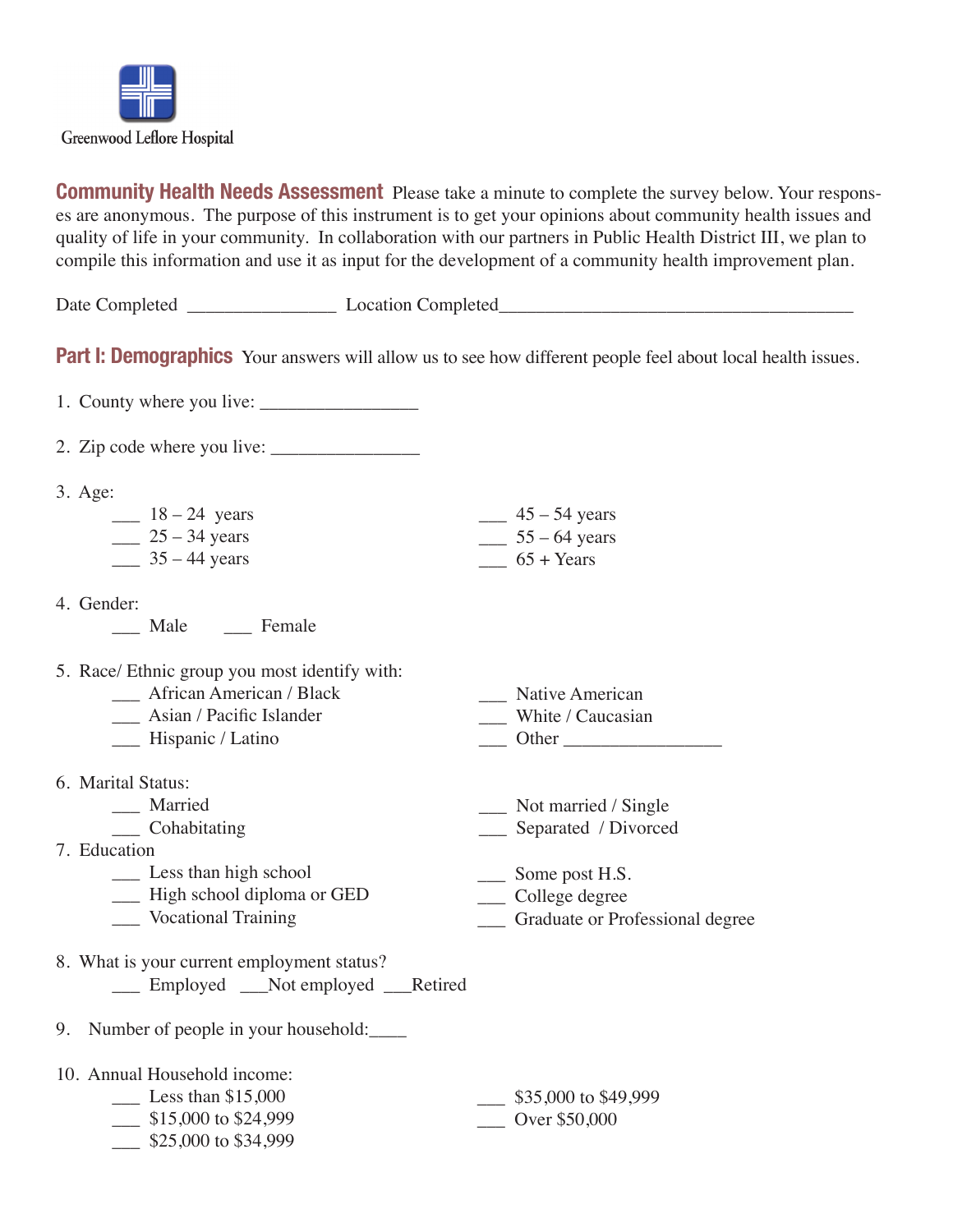| 11. What type of Healthcare coverage do you have? |                            |
|---------------------------------------------------|----------------------------|
| No insurance                                      | Medicare                   |
| __ Health insurance (e.g., private                | _ Veterans' Administration |
| insurance, Blue Cross, HMO)                       | Indian Health Services     |
| Medicaid                                          | Other                      |
| 12. Where did you get this survey: (check one)    |                            |
| Church                                            | <b>Personal Contact</b>    |
| ___ Community Meeting                             | ___ Workplace              |
| Grocery Store / Shopping Mall                     | Other                      |
| School                                            |                            |

**Part II: Community Health** \*Community is defined as where you currently live.

13. In the following list, what do you think are *the three most important factors for a "Healthy Community?"* (Choose the factors which you feel are the most important to achieving a safe healthy environment for you and your family.)

Check only three:

- \_\_\_ Good place to raise children
- \_\_\_ Low crime / safe neighborhoods
- \_\_\_ Low level of child abuse
- \_\_\_ Good schools
- \_\_\_ Access to health care (e.g., family doctor)
- \_\_\_ Parks and recreation
- \_\_\_ Clean environment
- \_\_\_ Affordable housing
- \_\_\_ Arts and cultural events
- \_\_\_ Access to healthy food

14. In the following list, what do you think are *the three most important "health related problems" in your community?* (Those problems which have the greatest impact on overall community health.)

Check only three: (list continues on next page)

- \_\_\_ Aging problems
	- (e.g., arthritis, hearing/vision loss, etc.)
- \_\_\_ Cancers
- \_\_\_ Child abuse / neglect
- \_\_\_ Dental problems
- \_\_\_ Diabetes
- \_\_\_ Domestic Violence
- \_\_\_ Firearm-related injuries
- \_\_\_ Obesity (childhood & adult)
- \_\_\_ Heart disease and stroke
- \_\_\_ High blood pressure
- \_\_\_ HIV / AIDS
- \_\_\_ Homicide
- \_\_\_ Infant Death
- \_\_\_ Infectious Diseases (e.g., hepatitis, TB, etc.)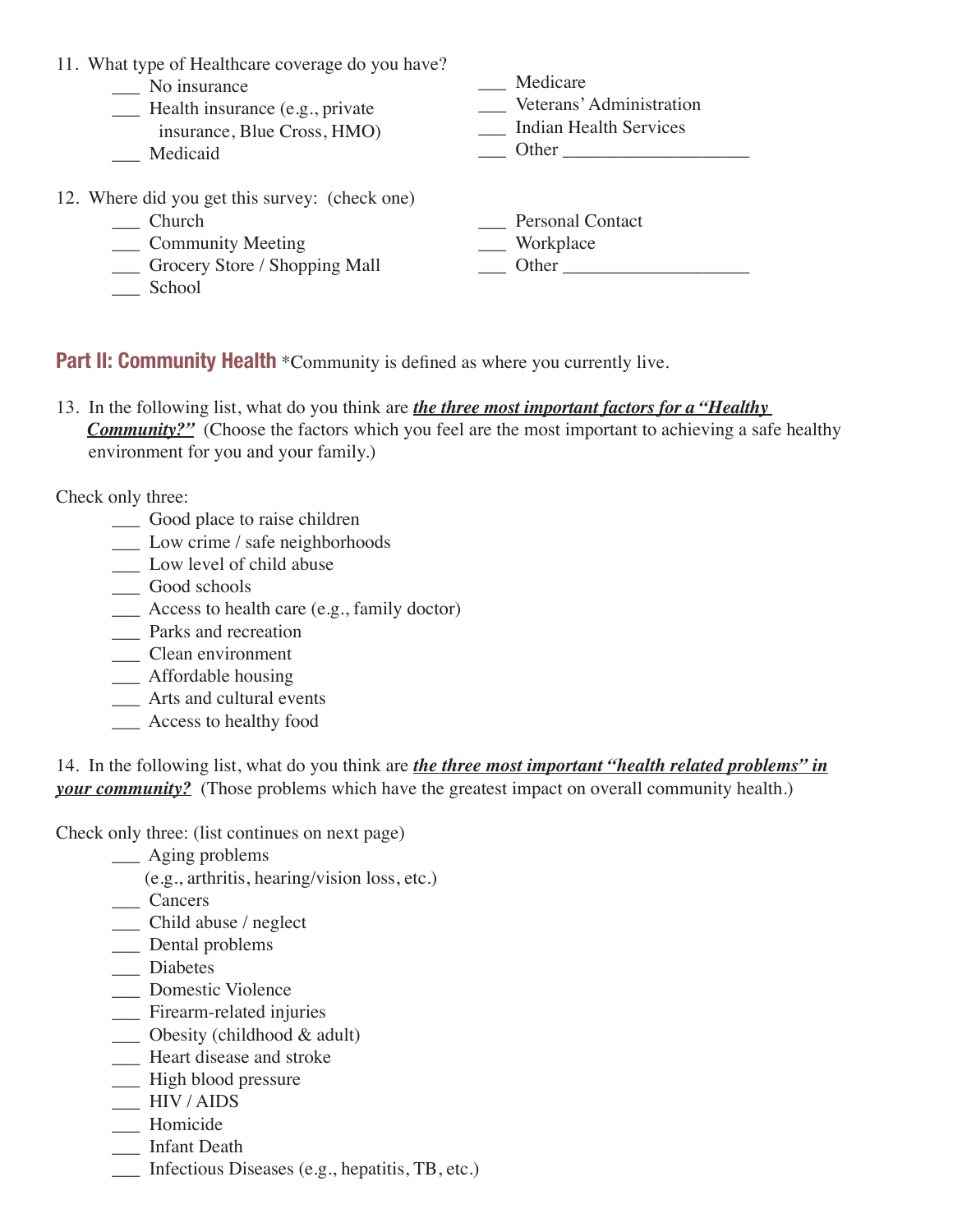\_\_\_ Mental health problems

15. In the following list, what do you think are *the three most important "risky behaviors" in your community?* (Those behaviors which have the greatest impact on overall community health.)

Check only three:

| Alcohol abuse                                                                                                                                                                                                                 |
|-------------------------------------------------------------------------------------------------------------------------------------------------------------------------------------------------------------------------------|
| ___ Being overweight                                                                                                                                                                                                          |
| __ Dropping out of school                                                                                                                                                                                                     |
| __ Drug abuse                                                                                                                                                                                                                 |
| Lack of exercise                                                                                                                                                                                                              |
| ___ Lack of maternity care                                                                                                                                                                                                    |
| ____ Poor eating habits                                                                                                                                                                                                       |
| Not getting "shots" to prevent disease                                                                                                                                                                                        |
| Racial differences                                                                                                                                                                                                            |
| Tobacco use                                                                                                                                                                                                                   |
| Not using a form of birth control                                                                                                                                                                                             |
| Not using seat belts / child safety seats                                                                                                                                                                                     |
| Unsafe sex                                                                                                                                                                                                                    |
| <b>Unsecured firearms</b>                                                                                                                                                                                                     |
| _____ Accessibility to preventive care                                                                                                                                                                                        |
| Other Contract Contract Contract Contract Contract Contract Contract Contract Contract Contract Contract Contract Contract Contract Contract Contract Contract Contract Contract Contract Contract Contract Contract Contract |
| 16. How would you rate the overall health of our community?                                                                                                                                                                   |
| __ Very healthy ____ Healthy ____ Somewhat healthy ____ Unhealthy ____ Very unhealthy                                                                                                                                         |
| 17. How would you rate your own personal health?                                                                                                                                                                              |

Very healthy \_\_\_ Healthy \_\_\_ Somewhat healthy \_\_\_ Unhealthy \_\_\_ Very unhealthy

## **PART III: Quality of Life**

Directions: Please read the questions and circle the number that best states your opinion. 1: Strongly yes 2: Yes 3: Neutral 4: No 5: Strongly no Quality of Life Questions Likert Scale Responses (1 to 5, with 1 being most positive) 18. Are you satisfied with the overall quality of life in your community? (Consider your sense of safety, opportunity for community involvement, and overall wellbeing) 1 2 3 4 5 YES! NO! 19. Are you satisfied with the health care system in your community? 1 2 3 4 5 YES! NO! 20 Is your community a good place to raise children? 1 2 3 4 5 YES! NO! 21. Is your community a good place to grow old?